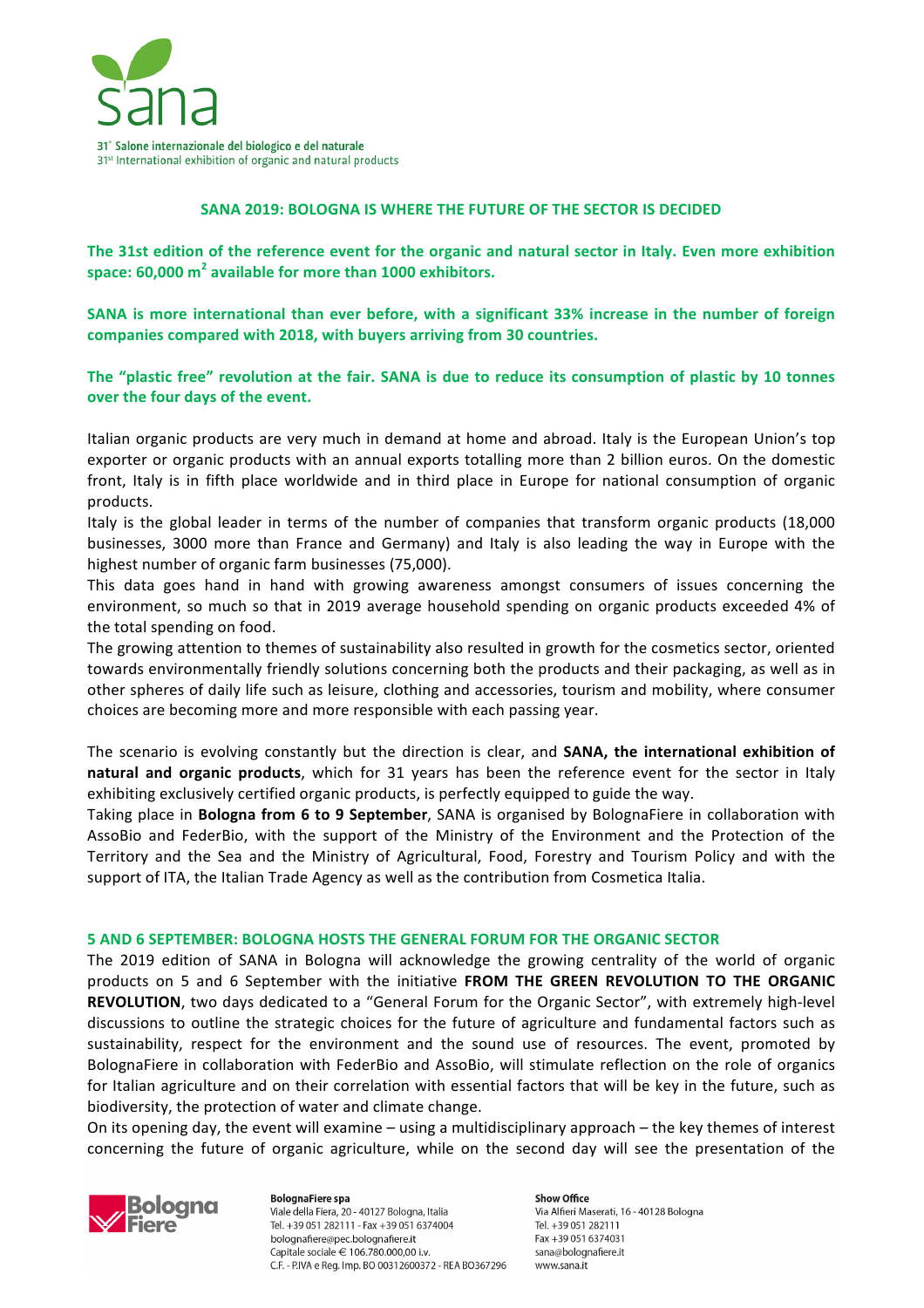

**Organic Manifesto 2030** in addition to a round table, which will coincide with the Opening Convention of **SANA**, involving the leading institutions and the most relevant national and international actors in the sector.

The "General Forum for the Organic Sector" taking place in parallel to SANA will provide a moment for maximum visibility for the organic world, underlining the event's role as the place at which, each year, the relevant associations and institutions, the experts, operators and companies in the sector all congregate in order to take part in discussions concerning the topics of greatest importance for the protection of the environment. 

SANA, in fact, is much more than a fair event: it is the platform for discussion and cultural exchange on themes concerning organic production and sustainability, and the venue at which operators from all over the world can meet. This business oriented event takes full advantage of the expertise of BolognaFiere, Italy's second largest fair event organiser and one of the leading players in Europe with a consolidated know-how concerning the organisation of B2B events that are leaders in their respective sectors.

## SANA 2019: THREE MACRO SECTORS, 1000 EXHIBITORS AND 60,000 M<sup>2</sup> OF EXHIBITION SPACE

More than 100 exhibitors present at SANA with a total **60,000 m<sup>2</sup>** of exhibition space spread across 6 pavilions (21,25,26,28, 29 and 30), the numbers for this year's event have exceeded expectations due to the huge demand to participate in the event.

The three sectors around which the exhibition will focus are:

- FOOD, with the participation of the leading companies in the Italian and international organic food sector (pavilions 28, 29 and 30)
- **CARE&BEAUTY**, the space dedicated to producers of natural and organic cosmetics, body care products, dietary supplements, natural products and services for personal care (pavilions 25 and 26)
- **GREEN LIFESTYLE**, will propose eco-compatible technologies, products and solutions, for healthy and responsible lifestyles (Pavilion 21)

**CONVENTIONS, WORKSHOPS AND SEMINARS: SANA THE CENTRE OF DISCUSSIONS CONCERNING THE ORGANIC SECTOR** - The exhibition offer at SANA is further complemented by a packed line up of conventions, workshops and seminars beginning with the **Opening Convention** (6 September at 11am Sala Maggiore/Ex Gam di Bologna). The event, which represents the symbolic passing of the baton between SANA and the "General Forum for the Organic Sector", following the opening addresses by Phil Hogan (European Commissioner for Agriculture and Rural Development) and Gianpiero Calzolari (President of BolognaFiere), will involve Simona Caselli (Assessor for Agriculture, Hunting and Fishing at the Emilia-Romagna regional administration), Giorgio Mercuri (President of the Alleanza Cooperative Agroalimentari), Dino Scanavino (National President of CIA Agricoltori Italiani), Ettore Prandini (President of Coldiretti), Roberto Zanoni (President of AssoBio) and Maria Grazia Mammuccini (President of FederBio), Paolo De Castro (Commission for Agriculture and Rural Development at the European Parliament) and Carlo Ferro (President of ICE). Chairing the event will be Luigi Gia (Chief editor of La Repubblica/Affari&Finanza).



**BolognaFiere** spa Viale della Fiera. 20 - 40127 Bologna, Italia Tel. +39 051 282111 - Fax +39 051 6374004 bolognafiere@pec.bolognafiere.it Capitale sociale € 106.780.000,00 i.v. C.F. - P.IVA e Reg. Imp. BO 00312600372 - REA BO367296 **Show Office** Via Alfieri Maserati, 16 - 40128 Bologna Tel. +39 051 282111 Eax +39.051.6374031 sana@bolognafiere.it www.sana.it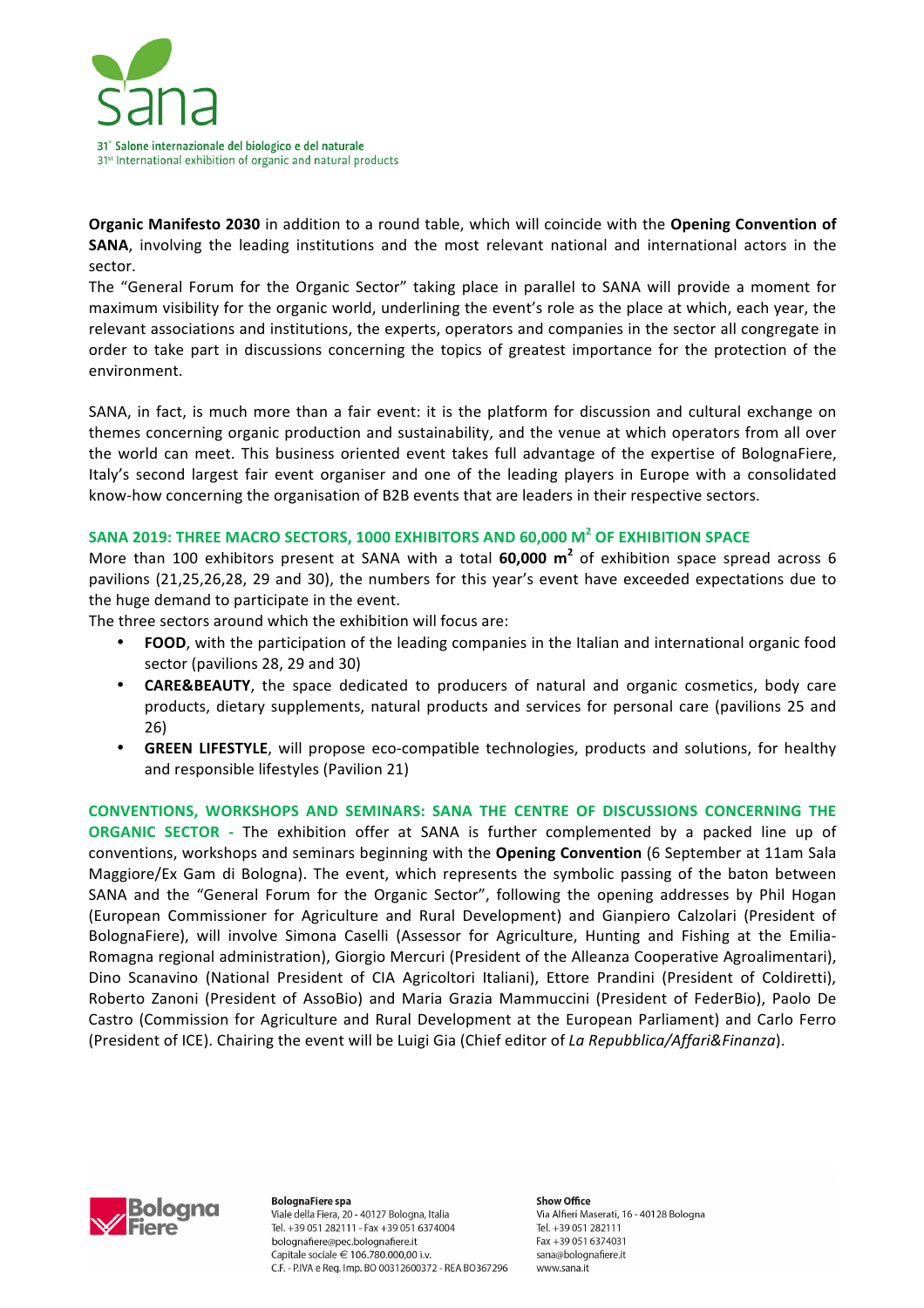

On Friday 6 September, at 3pm, will be the presentation of the **SANA Observatory** (curated by Nomisma), this year dedicated to "the competitive positioning on foreign markets of Made in Italy organic products", including an in-depth analysis of Russian and Japanese markets, thanks to the participation of Giuseppe **Russo**, director of the ITA office in Moscow, and **Antonella Marucci**, deputy director of the ITA office in Tokyo. In addition to this will be the presentation of key statistics from the Italian organic sector and the results of an analysis of consumer trends in Italy, a presentation that each year pinpoints the new consumption trends in the domestic market.

Three themes will be at the heart of the conventions of the **SANA Academy 2019**, the event's "cultural branch" that each year offers opportunities for in-depth analysis of the very latest topics for the sector; last year's edition registered an increase of 27% in the number of participants. On Saturday 7 and Sunday 8 **September**, discussions will focus on food intolerances and allergies, dedicating particular attention to Celiac disease, which is now classified as an autoimmune condition. The subject of the second meeting is dietary supplements that contain 'botanicals' and their interaction with other ingredients and pharmaceutical products. The third and final in-depth session will examine the possible use of by-products from the food agriculture sector in the development of new products to benefit human health.

**THE INTERNATIOINAL DIMENSION OF SANA 2019-** The event's international credentials are becoming increasingly evident, and are highlighted by a 33% increase in the number of foreign exhibitors compared with 2018. Among the standout participants is the collective of 20 Japanese companies which will participate at SANA thanks to coordination by JETRO - Japan External Trade Organization.

This overall trend is further supported by the important incoming visitor initiative for **trade delegations** which will be arriving from 30 different countries. In 2018 more than 2000 planned meetings took place between exhibiting companies and international buyers.

**SANA 2019 "PLASTIC FREE"** Zero plastic in the bars and restaurants at SANA, which this year is proving to be even more coherent with the themes of sustainability and respect for the environment that are a central concept of the event, both in terms of the training events and the exhibition side.

Thanks to the collaboration with, and the commitment of, **Camst**, single-use plastic will be replaced by glass and biodegradable materials, while mineral water will be provided free from special distributors.

The food and wine available will also have an emphasis on organic products, with snacks, sandwiches, pastries, pizzas, salads, fruits and drinks, including wines, that are all rigorously organic and sold in biodegradable containers.

The sustainability of the event will also extend to the structures of the Exhibition Centre, which respond to the highest standards in terms of energy saving: the new pavilions 28, 29 and 30 are proof of BolognaFiere's attention to the environment and best practices.

**SANA NOVITÀ: INNOVATIOIN IS ORGANIC - SANA once again will host the exhibition of the latest** innovations in the sector, with more than 950 items on display, composed of: 44% from the Food sector, 48% for Care & Beauty and 8% for Green Lifestyle.



**BolognaFiere** spa Viale della Fiera. 20 - 40127 Bologna, Italia Tel. +39 051 282111 - Fax +39 051 6374004 bolognafiere@pec.bolognafiere.it Capitale sociale € 106.780.000,00 i.v. C.F. - P.IVA e Reg. Imp. BO 00312600372 - REA BO367296 **Show Office** Via Alfieri Maserati, 16 - 40128 Bologna Tel. +39 051 282111 Eax +39.051.6374031 sana@bolognafiere.it www.sana.it